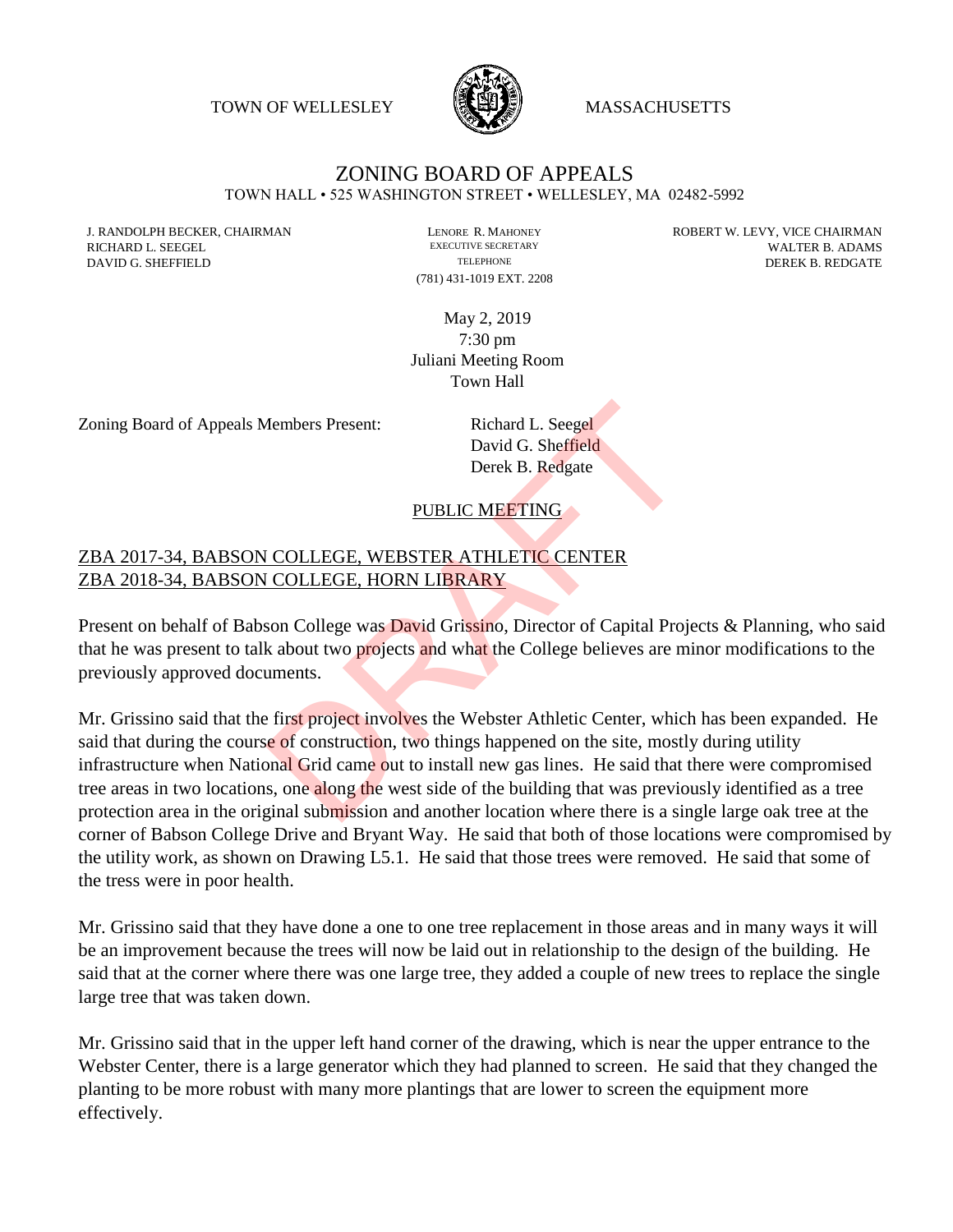Mr. Grissino said that the proposed change at the Library, as shown on L002, concerns a pathway from the main college drive between the new addition and an existing building, Babson Hall. He said that they had a walkway and a ramp to provide an accessible route. He said that instead of having a ramp and a separate stair, the plan was revised to be a single ramp, which is a more simple design and enabled them to enhance the area with more plantings. He said that it will be a more effective geometry for the users.

Mr. Grissino said that they added 17 additional trees in front of the Library and at the small courtyard at the rear.

Mr. Grissino said that Babson is also requesting to extend the planting season for both projects. He said that they would like to extend the time to install all of the plant materials. He said that recent weather conditions have made it hard to prepare the site at the Library. He said that the request is to extend the time to plant. He said that they requested that the time be extended to August 31, 2019, at which time all of the projects on campus will be complete. He said that they fully expect to have the landscaping installed by then.

Mr. Sheffield said that the proposed changes are good improvements.

Mr. Seegel said that the Board is being asked to make a determination that the proposed changes are minor modifications that do not require a public hearing.

Mr. Redgate moved, Mr. Sheffield seconded the motion, and the Board voted unanimously to find that the proposed changes to approved plans for the Webster Athletic Center, in relation to ZBA 2017-34, are minor modifications that do not require a public hearing.

Mr. Redgate moved, Mr. Sheffield seconded the motion, and the Board voted unanimously to find that the proposed changes to the approved plans at the Horn Library, in relation to ZBA 2018-13, are minor modifications that do not require a public hearing. e proposed changes are good improvements.<br>
Board is being asked to make a determination that the provements and the production of the Vebster Athletic Center, in relation to require a public hearing.<br>
Sheffield seconded th

Mr. Seegel moved, Mr. Sheffield seconded the motion, and the Board voted unanimously to extend the landscaping period to August 31, 2019 for ZBA 2017-34 and ZBA 2018-13.

## ZBA 2019-27, MATT COMELLA, 288 WASHINGTON STREET

Mr. Seegel said that the petition has been withdrawn.

## ZBA 2019-38, BRIGHTSIDE INVESTMENTS LLC, 7 & 11 LONGMEADOW ROAD

Present on behalf of the Town were Thomas Harrington, Esq., Town Counsel, and Michael Grant, Building Inspector.

Present at the public hearing were David Himmelberger, Esq., representing Brightside Investments LLC, and Sam Soderholm, Soderholm Custom Builders, Inc. Mr. Himmelberger said that Dana and Joanna Thorpe live at 11 Longmeadow Road with their two children and are also present at the hearing.

Mr. Himmelberger said that the Appellants are seeking an appeal of a denial of a request for Zoning interpretation. He said that there are two appeals that were taken serially.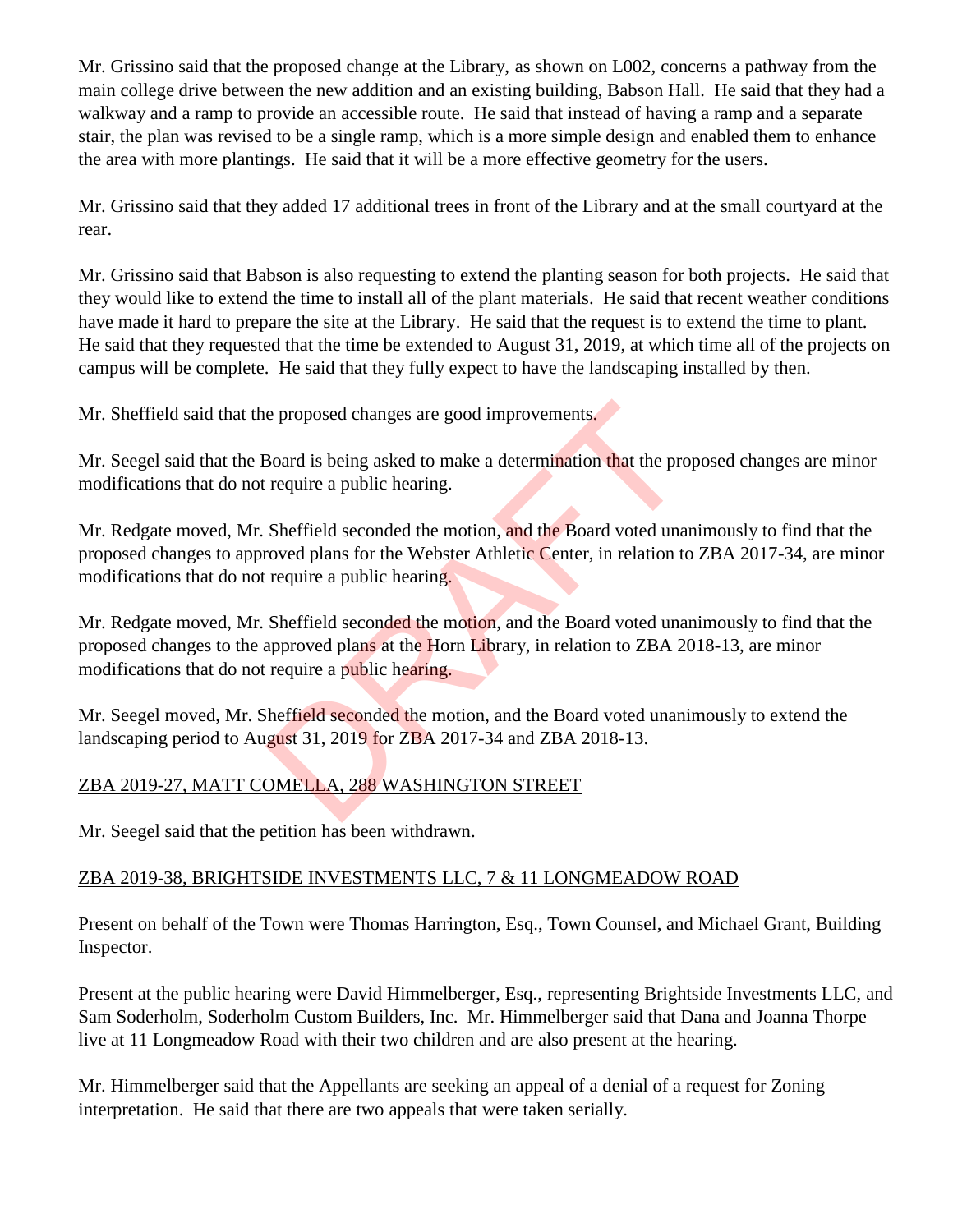Mr. Himmelberger said that 11 Longmeadow Road pre-existing nonconforming due to lot size, which is approximately 20,000 square feet in a Single Residence district in which the minimum lot size is 40,000 square feet. He said that his clients would like to build a larger home at 7 Longmeadow Road and have a portion of it built into what would now be the setback with 11 Longmeadow Road. He said that his clients intended to take 11 Longmeadow Road down after 7 Longmeadow was built, but after conversation with the Building. Inspector, that was not received with approval. He said that they submitted a formal request for Zoning interpretation. He said that the purpose of the request was that they wanted to submit a building permit application for a new home at 7 Longmeadow Road, with the understanding and commitment that prior to receiving a Certificate of Occupancy (CO) for 7 Longmeadow Road, 11 Longmeadow would have to be razed. He said that on January 7, 2019, the Building Inspector denied the request, citing as the basis for his denial, Section 23A, which precludes the issuance of a building permit if the constructed building would be in violation of the Zoning Bylaws. He said that it was the Building Inspector's opinion that would occur if he issued a building permit for the construction at 7 Longmeadow Road, as in his opinion this would result in two dwellings existing on the single merged lots, where two lot merged for Zoning purposes the kitchen was taken out during construction of 7 Longmeadow Road. He said that they appealed the determination predicated on the fact that, as the Building Inspector is the sole individual responsible for the issuance of CO's, no CO could be issued for 7 Longmeadow Road until 11 Longmeadow Road had been taken down. He said that while there would be two physical structures on the lot for a brief time, there never, as defined in the bylaws, be more than one one-family dwelling at a time.

Mr. Himmelberger said that when his clients received the determination on their initial request, they tried to be mindful of the Building Inspector's rationale, so they submitted a second request for Zoning interpretation in which his client would construct 7 Longmeadow Road in phased construction. He said that the first phase would be the submittal of a building permit application for the construction the building with no kitchen facilities. He said that the existence of a kitchen is what controls whether or not a building is a dwelling. He said that by phasing the construction, at the completion of Phase 1, the Applicant would have a large accessory structure that in no way qualifies as a dwelling and could never be converted. He said that the bylaw says that it is not a dwelling. He said that once Phase 1 was completed, 11 Longmeadow Road would come down and the Applicant would apply for a building permit for Phase 2 to include a kitchen. He said that it is the kitchenless phase during Phase 1 can be construed as a garage or an accessory structure, which as an accessory use is allowed under the bylaw. He said that an accessory use is defined as customary in connection with a one-family dwelling, incidental thereto including a private garage or private stable. Other examples of accessory uses include barns, pool houses, art studios and the like. He said that it is also the case that the use must be customary. He said that there is nothing within the definition that speaks to the size of the structure. He said that only one single family dwelling is permitted per lot in the Single Residence District. He said that the Zoning Bylaw defines a one family dwelling as a detached dwelling containing not more than one dwelling unit, that is a unit with facilities for food storage and preparation. He said that the kitchenless #7 is merely an oversized accessory structure containing a collection of rooms and garage bays. The size of the structure is immaterial so long as its use can be seen as customary in connection with a one family dwelling. it, as the Building Inspector is the sole individual response ued for 7 Longmeadow Road until 11 Longmeadow Road would be two physical structures on the lot for a brief tim one one-family dwelling at a time.<br>
hat when his

Mr. Himmelberger said that in 2015 the Land Court was called upon to determine if a renovated 165 foot tall, 10 story watch tower which had been constructed in 1943 as part of our war effort, could be considered an accessory structure to single family structure on which it sat. He said that the Land Court found that the uses of the renovated tower as guest quarters, storage of household items, home office, and household entertainment were accessory and customarily incidental to the permitted use of the existing dwelling, with the caveat that it held to the facts that they galley in the tower was not thereafter converted to a full kitchen. He said that the focus was on no kitchen being a determinant. He submitted an article and photographs and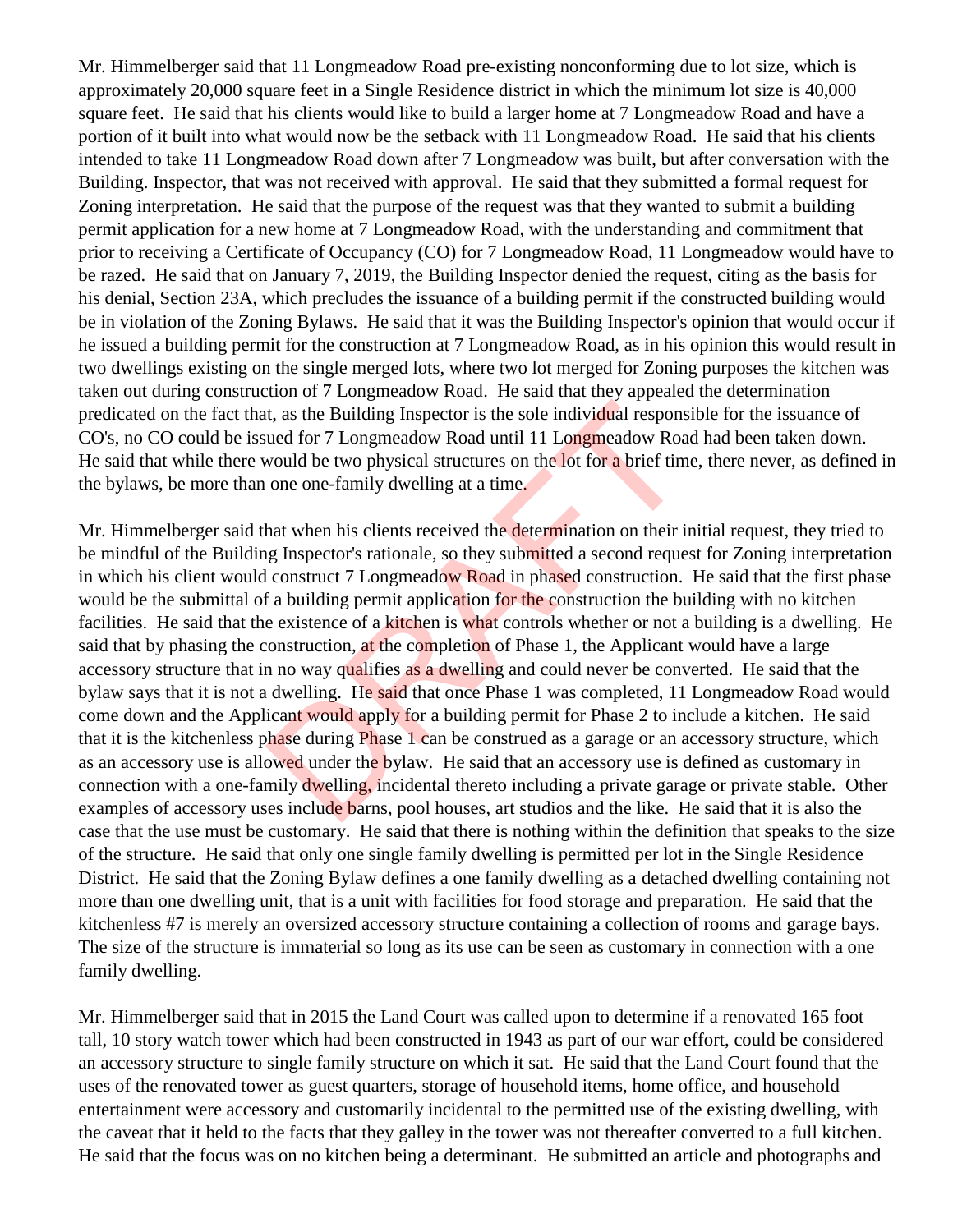the Land Court Decision for Lazarek, in which the Court held that the 2014 renovation did not create a dwelling unit, did not create an illegal second dwelling, and instead the uses post 2014 as guest quarters, storage of household items, home office, and household entertainment were accessory and customarily incidental to the permitted use of the building.

Mr. Himmelberger said that it is immaterial to the issue before the Building Inspector and this Board that following the construction of this large accessory structure that the Applicant will thereafter seek a subsequent Phase 2 building permit, following the razing of 11 Longmeadow Road. He said that the only issue to be decided is whether the requested building permit for Phase 1 would result in a Zoning violation as two dwellings on a lot. He said that it will not. He said that there is no basis in fact for the Building Inspector's assertion that to grant a Phase 1 building permit will result in a violation of the rule against two single family dwellings on a single lot, because it will not.

Mr. Seegel asked if the building permit is for full construction of a house. Mr. Himmelberger said that without a kitchen, it is not a dwelling. Mr. Seegel said that the building permit application will be for a second structure on a residential lot. Mr. Himmelberger said that it will not be a second dwelling, which is the prohibited situation. He said that the request is that the Board grant the first appeal which allows the issuance of the full building permit, including kitchen, because they cannot get a CO until 11 Longmeadow Road comes down. He said that until that happens, they still will not have a habitable dwelling because they would not have a CO for it. He said that if the Board grants that appeal, the second appeal would be moot. He said that if the Board is not inclined to grant the first appeal, his clients request that the appeal be granted to allow the Building Inspector to issue a building permit for phased construction of 7 Longmeadow Road, with the first phase being a kitchenless accessory structure and after that building permit is closed out and after 11 Longmeadow Road is razed, a second building permit will be submitted to build a kitchen. idential lot. Mr. Himmelberger said that it will not be a s<br>He said that the request is that the Board grant the first an<br>ing permit, including kitchen, because they cannot get a G<br>aid that until that happens, they still w

Mr. Himmelberger said that all of the neighbors on Longmeadow Road have signed a letter of support. He said that there is no harm or insult to the Zoning Bylaws that result from granting this appeal. He said that there will be no permanent impact for the relief being sought. He said that at the end of construction, at the end of Phase 1 and thereafter the razing of 11 Longmeadow Road, and Phase 2 being the construction of the kitchen at 7 Longmeadow Road, there will be one single family dwelling on one lot and they will have eliminated the pre-existing nonconforming lot at 11 Longmeadow Road.

Mr. Seegel said that there is a remedy that is available, which is to rent another house, tear down 11 Longmeadow Road and proceed with construction at 7 Longmeadow Road.

Mr. Harrington said that Mr. Grant had consulted with him along the way with the various arguments presented by Mr. Himmelberger. He said that the property started out as two lots that have now merged into one lot. He said that they are looking to have two houses on a single lot. He said that just because you take a kitchen out of a house, it does not make it an accessory structure. He said that it does not qualify as something like a watch tower. He said that if this is allowed, it could become the norm in Wellesley, which is not what the Zoning Bylaw intended. He said that he did not think that it was a proper interpretation of the bylaw. He said that he has concerns about two dwellings on a single lot, perhaps with one without a kitchen, but at some point there could be tough decisions to make. He said that he did not think that the town would want to put itself in that situation.

Mr. Seegel said that he is concerned about the precedent that this would set.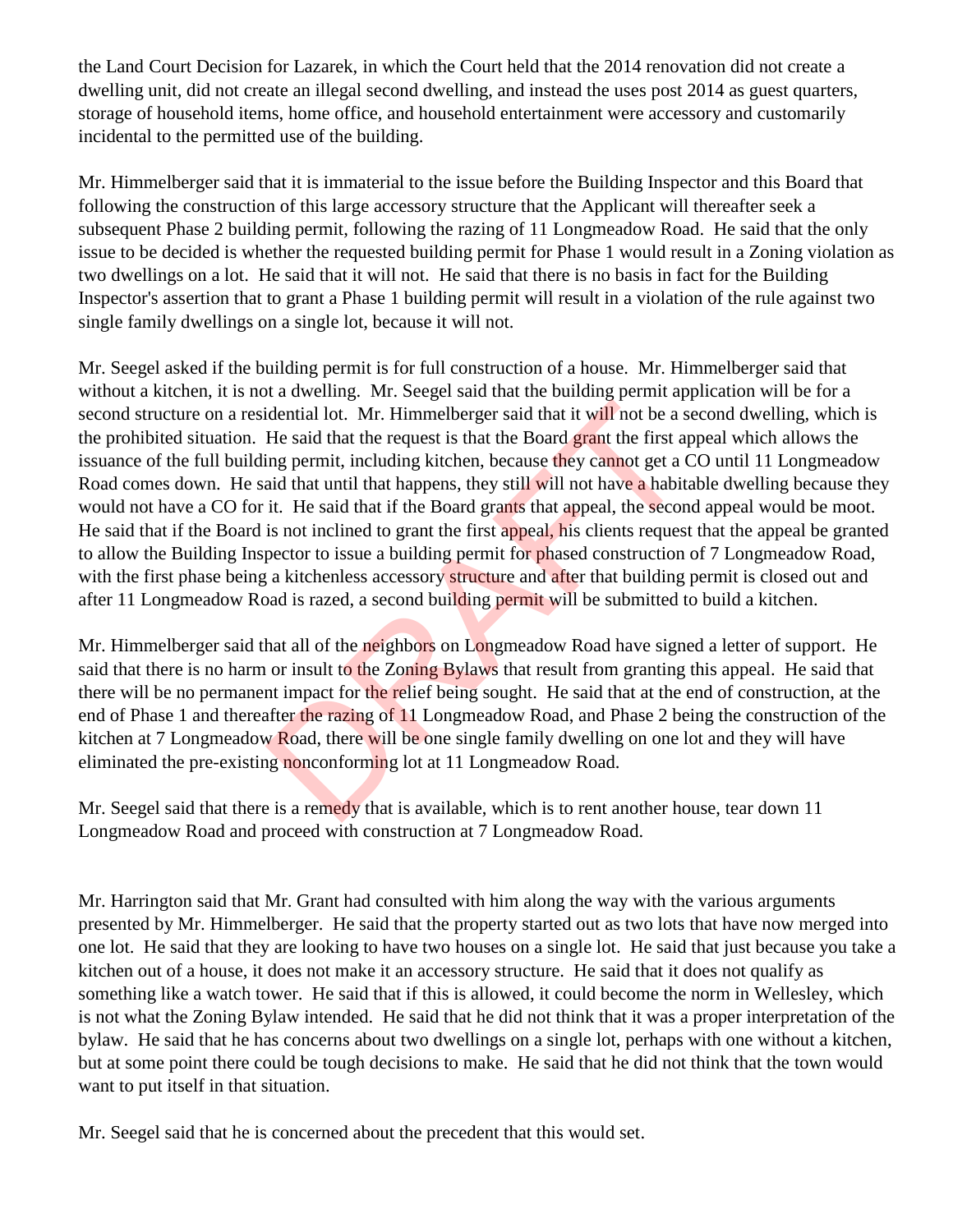Mr. Himmelberger said that in other situations where a lot was sufficiently large to permit a new structure to be built that is fully Zoning compliant, you could request the same relief. He said that the vast majority of lots in town do not allow for a new home to be built on an existing lot in a conforming fashion while the existing home remains. He said that the Bylaw has definitions for a reason and to say that just because the kitchen is not in it does not mean that it is not a dwelling. He said that a dwelling is specifically defined as a facility with the ability for food storage and preparation. He said that they do not have that here.

Mr. Seegel said that the request is a second building permit on the same lot. Mr. Himmelberger said that the Town approves them all of the time for barns, pool houses and cabanas. He said that there is no downside to the neighborhood or to the Town. He said that his client is willing to have as part of the condition that 11 Longmeadow Road must come down and is willing to put up a bond to take 11 Longmeadow Road down. He said that his client is willing to do whatever it takes to satisfy the Board that the Applicant would not change his mind at the end of the day and decide to keep both houses. He said that if there were two houses on the lot, both with kitchens, there would be a \$300 a day fine.

Mr. Seegel said that he would have to follow Town Counsel's advice.

Mr. Sheffield said that he has been finding Mr. Himmelberger's argument persuasive with a guarantee of no occupancy permit.

Mr. Redgate asked about a similar situation Livingston Road about four years ago. Mr. Himmelberger said that in that case the Applicant wanted to build over the property and go into the footprint of the existing home on the adjoining lot. He said that they were taking that down so that they could physically build it. He said that here there is no need to take it down to build the building. He said that the issue on Livingston Road was that, once merged, would the side yard setback need to be larger, and this Board found that it did not.

Mr. Himmelberger said that there is nothing in the bylaw that precludes the issuance of this building permit for something that is not a dwelling and can never be made a dwelling until 11 Longmeadow Road comes down. He said that clients will get the benefit of remaining on site overseeing construction with their children. He said that it is far less disruptive to them. He said that it will not be disruptive to the town and the neighborhood is squarely in favor of it. He said that there is no second dwelling that can exist under the scenarios that they have set forth. He requested that the Board grant the permit. He said that his client is happy to accept any conditions that the Board wishes to place within the issuance of the permit as to the fact that 11 Longmeadow Road must come down once 7 Longmeadow Road has been completed in Phase 1. From the solel and the Board about for the said that the Board and the set of the required to the required to the said that they were taking that down so that they consed to take it down to build the building. He said that

Mr. Seegel said that this will open a Pandora's box of future problems. Mr. Himmelberger said that there is no precedence. Mr. Seegel said that this will be setting a precedent if the Board grants what the Appellant is requesting. He said that he did not think that this is appropriate.

Mr. Harrington said that an accessory structure, by definition, need to be accessory to the main use. He asked how a house without a kitchen would be accessory to a house. Mr. Himmelberger said that it is a garage or a collection of rooms without a kitchen. He said that there is nothing in the bylaw that precludes it. He said that Mr. Harrington is twisting the bylaw to say that it is still a dwelling even though it does not have a kitchen. He said that the ability to set precedence is so small, given the fact that there are so few lots that could accommodate something like this. He asked where the downside is to the limited precedence where there is no violation to the bylaw. He said that they are talking about temporary quarters while a house is being built. He said that this is an existing structure in which his clients live and they want to continue to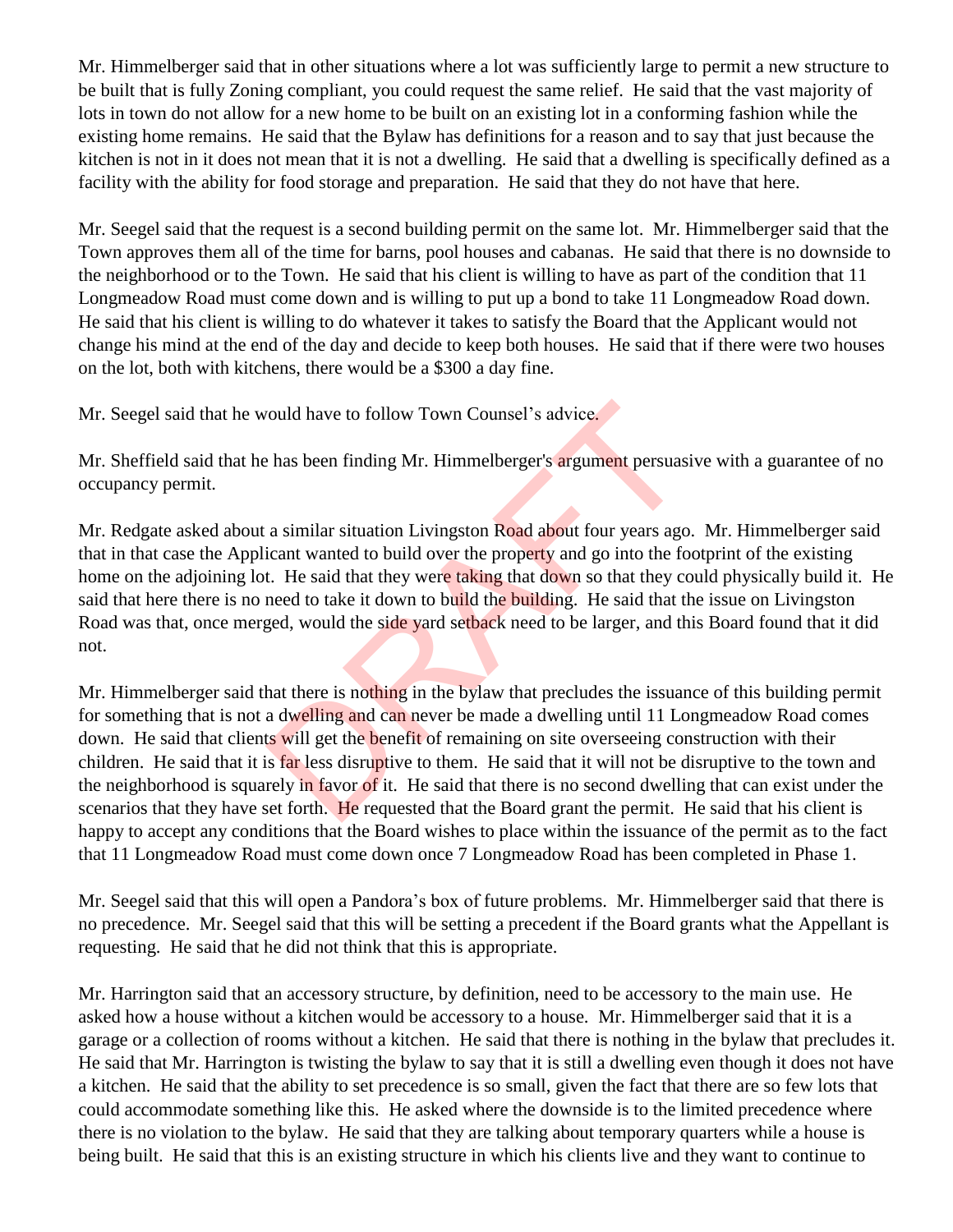live there while they build 7 Longmeadow Road. He said that by doing it in phased construction, they have been very careful to observe the requirements within the bylaw.

Mr. Redgate said that common sense is persuading him that Option 1 should be approved with a memo of understanding of the sequence of events that are going to happen. He said that the second option with no kitchen and waiting to have a second permit does not make sense to him.

Mr. Seegel asked about inserting a conditioned for a substantial bond of \$300,000 to \$400,000 so that it would be painful for them to not take the house down. Mr. Harrington said that creates difficult enforcement actions. He said that they will be constructing a second house with no kitchen. He said that is putting the burden on the Town to enforce. He said that is not how the Zoning Bylaw was written. He said that an accessory structure should be accessory to the main use, which is a dwelling unit. He asked how a full house without a kitchen would be accessory to the main structure. He said that it two uses on a single lot. He said that the Appellant bought two lots and could have lived on one and constructed on the other, but he merged them.

Mr. Himmelberger said that the entire kitchen would not be on the **building permit application**. He said that the first option is to build the house as a house with a stated condition and a bond put up that 11 Longmeadow Road is razed prior to any CO for 7 Longmeadow Road. He said that fully eliminates any concern about there being two houses at any point in time on the property.

Mr. Harrington said that Mr. Grant told him that there is no provision in the Zoning Bylaw for bonding a project such as this. He said that if there was an appeal, he was not sure that the Board could defend a bonding provision that does not exist. He said that if the process does not go well, the Town will pay to enforce the bond. Mr. Himmelberger said that this house will be going through Large House Review (LHR). He said that it can be a condition of any decision here that in the LHR there be a condition that bonding be obtained to guarantee the removal of the house. He said that this Board can condition remedies as it sees fit. He said that his client is willing to execute any binding contracts, the equivalent of an agreement for judgment. He said that there is no rationale for his client to want to switch horses at the end of the road and decide to keep both houses. hat the entire kitchen would not be on the **building** permit the house as a house with a stated condition and a bond zed prior to any CO for 7 Longmeadow Road. He said the get wo houses at any point in time on the property

Mr. Seegel asked if there was anyone present at the public hearing who wished to speak to the petition.

Kent Soderholm said that he and his son Sam are local builders who have worked in Wellesley for a long time. He said that they have gone through LHR with a couple of houses and were finished with the construction in January but were not able to finish all of the landscaping because it was winter. He said that the Planning Board approved their posting a bond to guarantee that the planting would be finished in the spring. He said that it is a similar situation with the Thorpes, so that they can move in in January and not have to wait until June and continue to rent the place for five or six months just because they are waiting for a final. Mr. Seegel said that is the type of problem that the Town does not want to take on. Mr. Himmelberger said that bonds are to protect against unlikely scenarios. He asked under what circumstances his clients, without a CO for 7 Longmeadow Road would decline to take down 11 Longmeadow Road. He said that the added bond guaranteeing it, locks it up.

Mr. Himmelberger said that 11 Longmeadow Road has an existing home where his clients are seeking to continue living in while 7 Longmeadow Road is built. He said that this is something that will be over and done within a couple of years.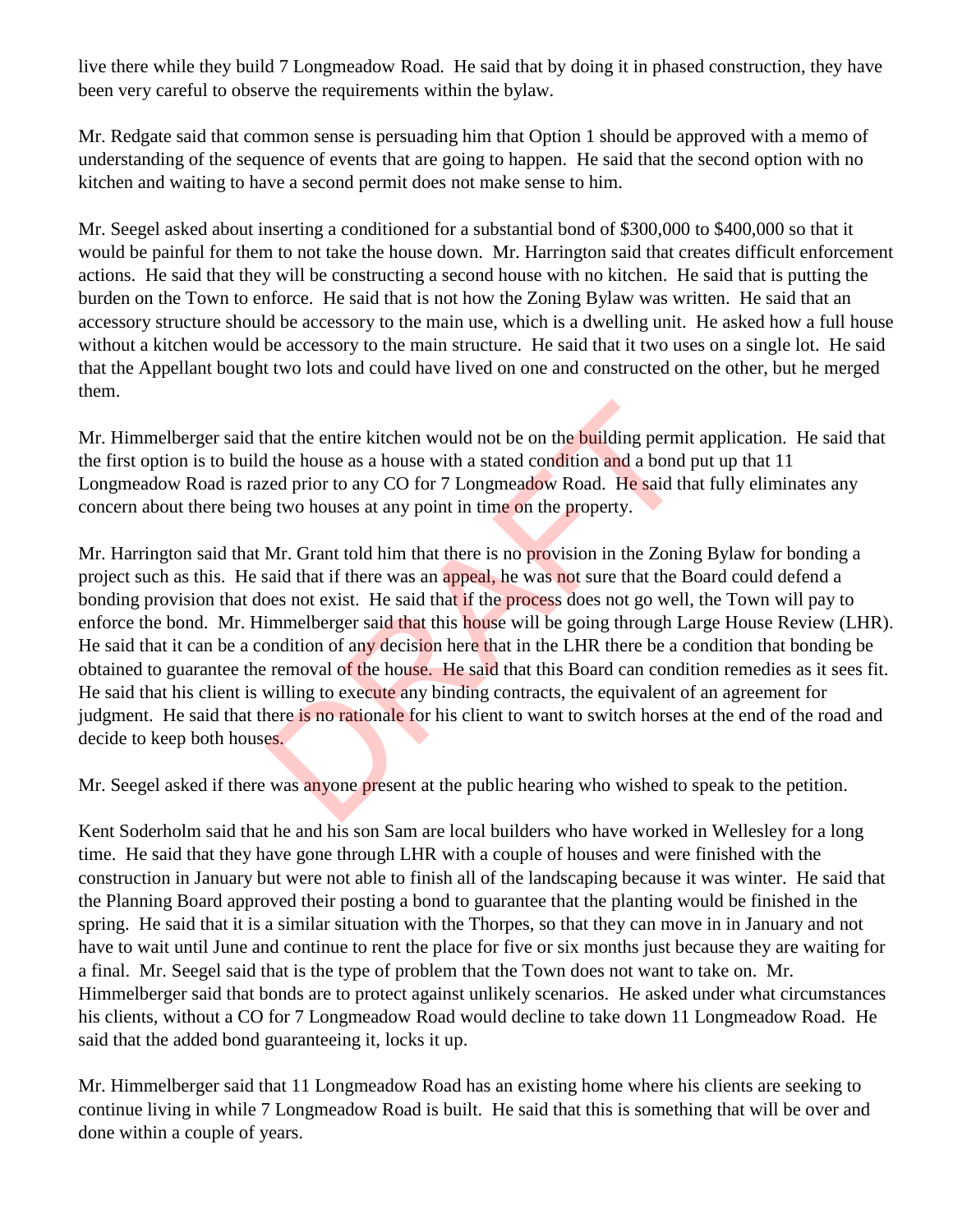Mr. Redgate discussed conditions on the Appeal. Mr. Seegel said that he could not vote in favor of what the Appellant is asking for. Mr. Sheffield asked if the Building Inspector has the authority to revoke a CO. Mr. Grant said that he does have that authority. Mr. Seegel said that there is another remedy to rent a home. He said that they made the decision to merge the two lots.

Mr. Redgate moved, Mr. Sheffield seconded the motion, and the Board voted with two in favor of granting the appeal for Option 1 to allow the owner to remain in 11 Longmeadow Road during construction of 7 Longmeadow Road with conditions that would guarantee the sequence of events, as described at the public hearing, will happen, and one Board member voting to deny the appeal.

## ZBA 2019-39, JENNIFER WOUND & ROBERT HASELHURST, 52 EMERSON ROAD

Present at the public hearing were Kent and Sam Soderholm, Soderholm Custom Builders, Inc., and Robert Haselhurst, the Petitioner.

Mr. Sam Soderholm said that the property has 14,480 square feet in a district where the minimum lot size is 15,000 square feet. He said that the existing home was renovated in 2003 with a garage, master bedroom and bath addition. He said that the proposed construction will meet the Zoning setbacks. He said that the goal is to bump out the back for an enlarged kitchen and space on the second floor for a bedroom and reorganize the back façade. He displayed the location of the proposed addition on an enlarged plot plan. that the property has 14,480 square feet in a district whe<br>aid that the existing home was renovated in 2003 with a g<br>id that the proposed construction will meet the Zoning se<br>ack for an enlarged kitchen and space on the se

Mr. Redgate confirmed that the hatched play area is not a structure.

Mr. Seegel asked if there was anyone present at the public hearing who wished to speak to the petition.

Mr. Seegel read the Planning Board recommendation.

Mr. Sheffield, Mr. Redgate seconded the motion, and the Board voted unanimously to approve a special permit for the proposed addition, as presented.

# ZBA 2019-40, SAMUEL LEE, 300 LINDEN STREET

Present at the public hearing was Sam Lee, the Petitioner.

Mr. Lee said that it is a small house and he would like to build an addition to the house. Mr. Seegel asked where the addition will be going. Mr. Lee said that it will be on the side towards Wall Street. Mr. Seegel asked if there is a plot plan that shows that a 30 foot setback will be maintained. Mr. Sheffield said that the face of the proposed garage will only have a 12.6 foot front yard setback. Mr. Seegel said that it is nonconforming because it does not have a 30 foot front yard setback. He said that there will not be a lot of room for a car and they will possibly have to park across the public sidewalk. Mr. Lee said that they intend to park in the garage.

Mr. Seegel said that the Planning Board recommended that the petition be continued to allow time to make changes to the application by reducing the size and height of the garage wing, synchronizing the overhangs to be consistent in style, and adding windows to the rear elevation.

Mr. Seegel said that it may be necessary to reduce the size so that there is sufficient space in the driveway to park a vehicle without going onto the sidewalk.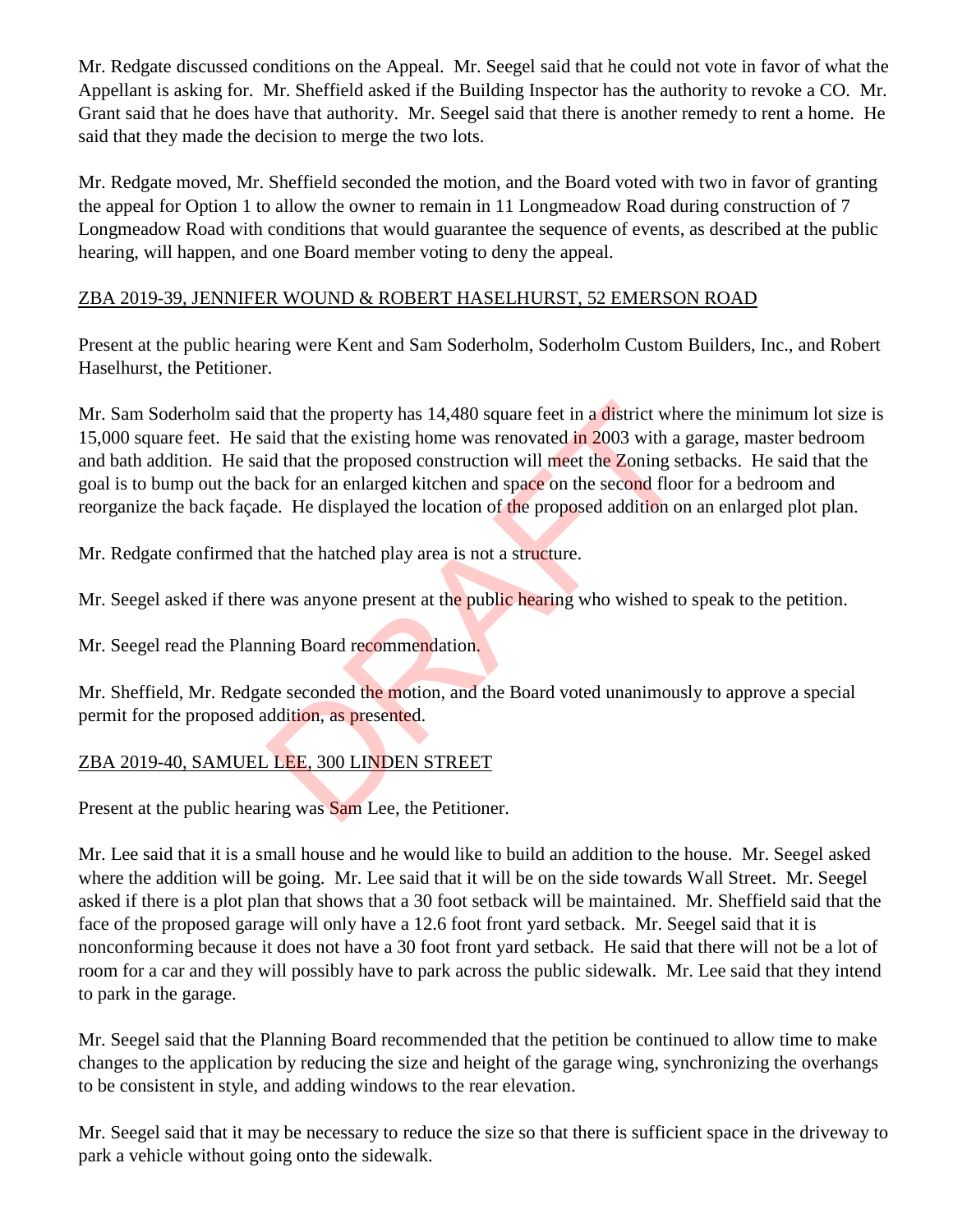Mr. Seegel confirmed that an architect had drawn the plans. He suggested that the petition be continued this and have the architect design it so that it is set further back from Linden Street and the sidewalk. He said that the Planning Board asked that windows be put on the rear. –

Mr. Sheffield said that the interior could be redesigned so that the windows at the rear make sense. He said that the garage addition would be approachable from Wall Street, except that if it came straight out it would be close to the corner. He said that Linden Street is highly traveled and backing out could be a dangerous situation. Mr. Redgate said that there is an existing curb cut on Linden Street. Mr. Sheffield said that there is probably a way to move the driveway further up Wall Street, closer to the side or rear property line, and have an apron so that there is more landscaped space in the corner. He said that he would strongly advise against having a car in a 12.6 space. Mr. Redgate said that there needs to be at least 20 feet. Mr. Sheffield suggested that the Applicant consider reorient the garage doors.

Mr. Seegel said that the Board received a letter from the neighbors at 2 Wall Street, which is right next door.

Mr. Seegel said that the Board should continue the petition for two months. He said that the Applicant will have to develop a plan for contractor parking and how materials delivery will happen. He said that there is no construction parking allowed on Linden or Wall Streets. He said that all vehicles will have to be parked on the 300 Linden Street property. Board should continue the petition for two months. He set of contractor parking and how materials delivery will hap allowed on Linden or Wall Streets. He said that all vehic property.<br>Would like to see a more defined calcu

Mr. Redgate said that he would like to see a more defined calculation of lot overage. He said that he was not convinced from the plans that the shed and porch accounted for and what the percentage would be. He said that he would like to have a separate calculation. Mr. Lee said that the shed will be removed. Mr. Redgate said that should be labeled on the plan.

Mr. Sheffield said that there are a series of design options. He said that option is to push the addition back from Linden Street. Mr. Seegel said that the side yard setback at the rear is already nonconforming, so a special permit would be approved to alter it.

Mr. Sheffield said that the roof line of the addition should not exceed the roof line of the existing house. He said that it tends to dominate the existing house.

Mr. Sheffield said that the eyebrow over the garage doors looked a little silly and should come out. He said that it did not cover anything.

Mr. Redgate moved, Mr. Sheffield seconded the motion, and the Board voted unanimously to continue the hearing to July 11, 2019.

## ZBA 2019-41, JONATHAN & AMY TANG EDWARDS, 24 COLBY ROAD

Present at the public hearing was Jonathan Edwards, the Petitioner, who said that he lives at 24 Colby Road with his wife and 14 month old daughter. He said that they have lived there for almost six years, love the home and the neighborhood. He said that the house is an existing is two story cape on a 10,000 square foot lot that was built by variance for side yard setbacks. He said that the request is to create a two story addition that will meet the growing needs of their family. He said that the addition will retain the existing side yard setback. He said that they will build straight back. He said that there will be no changes to the front of the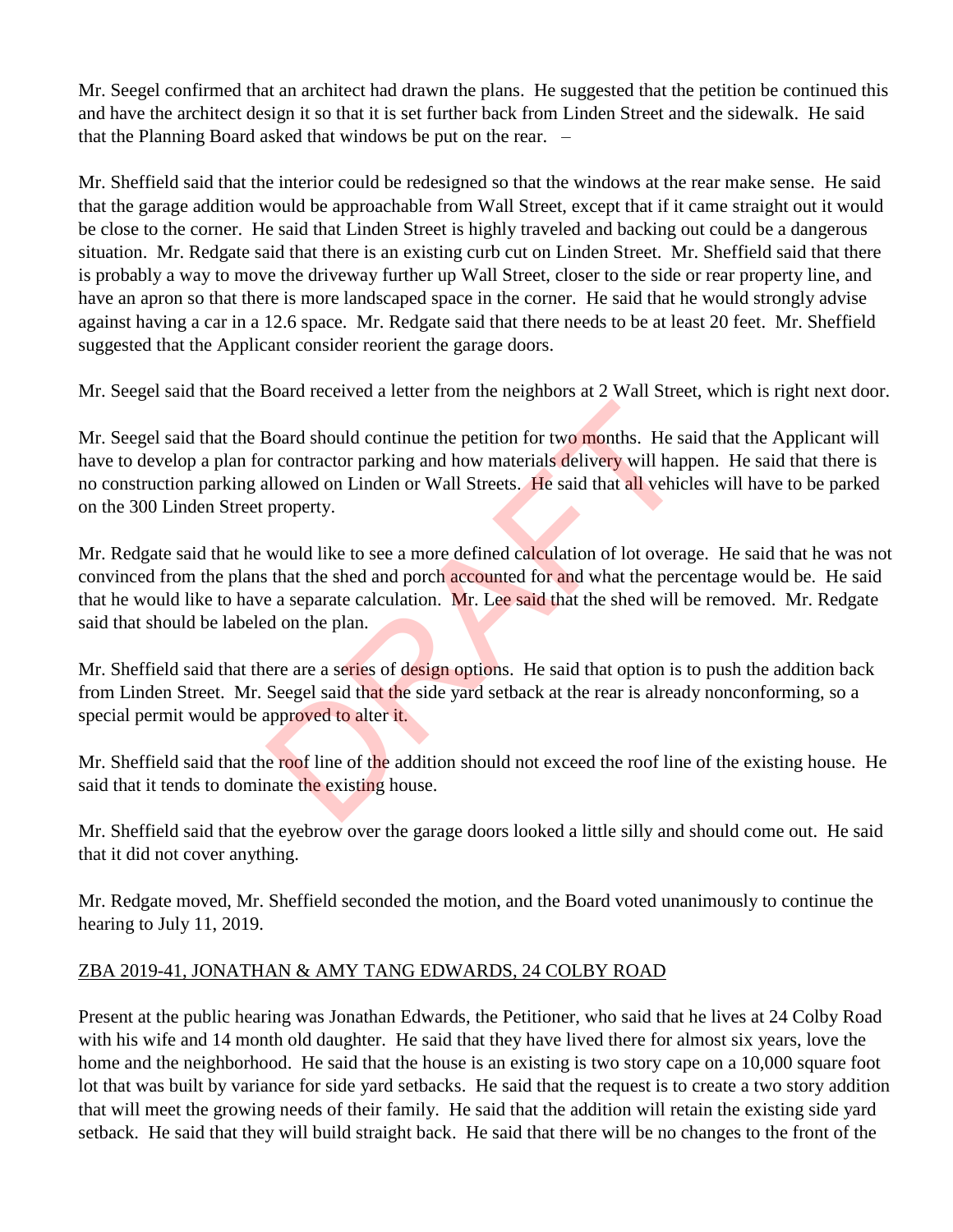house. He said that the addition will give them more square footage for a larger kitchen, a larger family space, and the opportunity to build an additional bedroom upstairs with a bathroom.

Mr. Seegel said that the request is for modification of a variance. He said that the original variance was granted because of the shape of the lot and nothing has changed concerning that.

Mr. Seegel read the Planning Board recommendation. – modify variance – shape of the lot – originally –

Mr. Sheffield said that the Existing Elevations Drawing shows that the front is an east elevation and the proposed drawing shows the front as the west elevation. Mr. Edwards said that the front of the house faces east. He said that the existing elevation plan is correct and the proposed elevation plan is mislabeled.

Mr. Seegel asked if there was anyone present at the public hearing who wished to speak to the petition.

Mr. Sheffield moved, Mr. Redgate seconded the motion, and the Board voted unanimously to modify the variance, subject to the condition that revised elevation drawings be submitted that show the correct orientation of the house.

## ZBA 2019-42, WALTER & TERESA PETERS, 48 SHERIDAN ROAD

Present at the public hearing were Kent Duckham, Architect, and Walter (Fran) Peters, the Petitioner.

Mr. Duckham said that the property is nonconforming for lot size, front and side yard setbacks. He said that the proposal is for an addition on the back, an addition above the one story garage on the right hand side, an entry porch of 50 square feet in the front, and cantilevered bays on the second floor that go into the side yard setbacks. ondition that revised elevation drawings be submitted tha<br>
2. & TERESA PETERS, 48 SHERIDAN ROAD<br>
ing were Kent Duckham, Architect, and Walter (Fran) P<br>
ing were Kent Duckham, Architect, and Walter (Fran) P<br>
ie property is

Mr. Seegel asked if a plot plan had been submitted. He said that the building permit was too small to read. He said that the plot plan should show lot coverage, setbacks and Zoning.

Mr. Duckham reviewed the TLAG calculations. He said that they included a small amount of attic space. He said that they did calculations for the basement and the proposed first and second floor. He said that the existing house is low and garrisons on the sides, with low roof lines that are roughly 5.5 feet. He said that the additions have the same low scale as the existing house.

Mr. Sheffield said that the existing property is 10,440 square feet in a 15,000 square foot zone. Mr. Seegel said that there are four nonconformities. He discussed the findings that the Board would have to make.

Mr. Seegel read the Planning Board recommendation.

Mr. Redgate said that the proposed square footage will be well within the TLAG threshold. Mr. Duckham said that it will be 3,888 square feet in a district where 4,300 square feet is the maximum. He said that the proposed structure will be 411 square feet below the threshold.

Mr. Sheffield asked if a dimension is shown for the height from average grade. Mr. Duckham said that it is shown on Sheet A201. He said that the site slopes down and the average grade is below the first floor level.

Mr. Seegel asked if there was anyone present at the public hearing who wished to speak to the petition.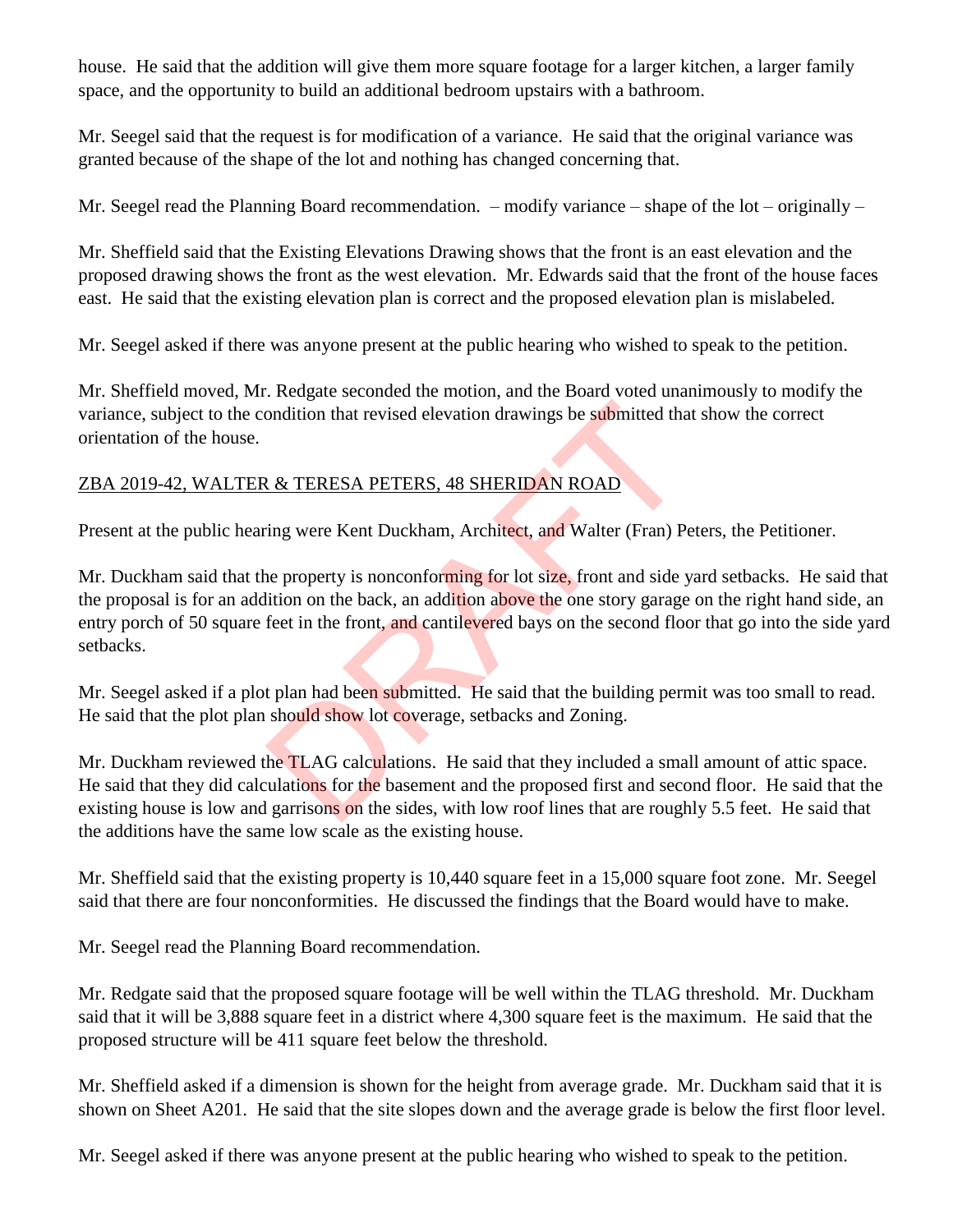Mr. Redgate moved, Mr. Sheffield seconded the motion, and the Board voted unanimously to grant a special permit, after making findings subject to Section XVII of the Zoning Bylaw.

## ZBA 2019-43, SUN LIFE ASSURANCE CO. OF CANADA, 112 WORCESTER STREET

Present at the public hearing were Scott Spaulding, Viewpoint Sign and Awning, and David Swortz, Morgan Stanley, representing Sun Life Assurance Co. of Canada, the Petitioner.

Mr. Spaulding said that the proposed sign does not meet the bylaw for height, height of letters, and total square footage. He said that the height from grade that is allowed is 15 feet. He said that if you look at the drawings and the entrance of the building you can see why they cannot meet that requirement. He said that is the only place that they can put the sign. He said that the proposed letter height will be 14 3/8 inches where 14 inches is allowed. He said that the total square footage will be two square feet over the area of 15 square feet that is allowed.

Mr. Seegel asked why the letter height is not 14 inch letters, which will meet the requirement. Mr. Spaulding said that they wanted the sign to fit the space. Mr. Seegel said that the request is for a special permit where they could reduce the letter height. Mr. Spaulding said that they could reduce the letter height, which would get them closer to the 15 square feet of area that is allowed.

Mr. Redgate said that you do not see this building and there are no residences around.

Mr. Sheffield asked how much of the building Morgan Stanley occupies. Mr. Swortz said that Morgan Stanley occupies 95 percent of the second floor. He said that there is currently nobody else in the building. He said that they will be occupying approximately 50 percent of the building. He said that Morgan Stanley has been a tenant in the office park at 44 William Street since 1990 and one of the challenges that they had was that they were not able to have signage. He said that one of the appeals for them to stay in Wellesley and bring in the Waltham office, so that they will have 150 employees rather than 90 employees. He said that branding was an important component in the attraction in moving to Sun Life. e letter height is not 14 inch letters, which will meet the r<br>sign to fit the space. Mr. Seegel said that the request is ter height. Mr. Spaulding said that they could reduce the<br>square feet of area that is allowed.<br>u do n

Mr. Seegel asked about the hours of lighting the sign. He said that it will be halo illuminated. Mr. Swortz said that most of the employees work from 9 am to 5 pm. Mr. Seegel said that the sign lighting must be shut off by 8 pm.

Mr. Sheffield asked how many other companies are identified in a similar manner in the park. Mr. Swortz said that Sun Life terminated its annuity business and is in the process of bringing in new tenants in multiple buildings. He said that Morgan Stanley is the first business in that building, which is the newer of the three buildings that Sun Life has there. He said that Sun Life has brought in a couple of smaller tenants in other buildings but Morgan Stanley is the largest business that they brought in.

Mr. Seegel asked how parking will be affected with new tenants in the park. Mr. Swortz said that there are a significant number of parking spaces there.

Mr. Sheffield said that for a company that occupies a significant part of the building, this sign makes sense. He said that other businesses may have to identify themselves with ground signage.

Mr. Redgate said that you can only see the sign from the interior of the park.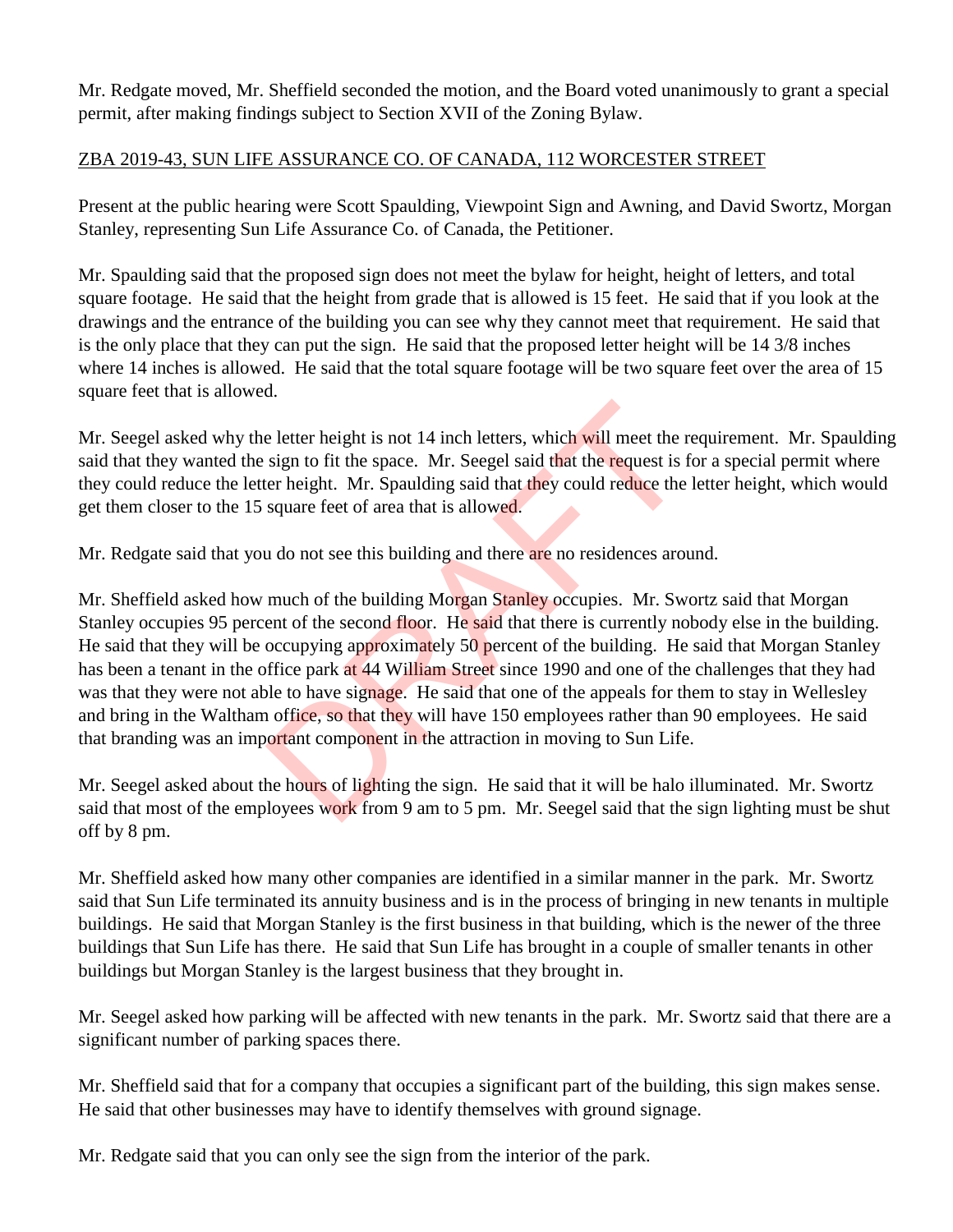Mr. Seegel read the Planning Board recommendation.

Mr. Seegel asked if there was anyone present at the public hearing who wished to speak to the petition.

Mr. Redgate said that the Design Review Board voted approval of the proposed sign.

Mr. Redgate moved, Mr. Sheffield seconded the motion, and the Board voted unanimously to grant a special permit for the sign, as presented.

#### ZBA 2019-43, AMY & GREGG BARTON, 18 BREWSTER ROAD

Present at the public hearing was Gregg Barton, the Petitioner.

Mr. Barton said that the request is to build an addition on top of the existing home. He said that it is a nonconforming lot. He said that he lives in the home with his wife, two children and a new baby. He said that they would like to add a bedroom, bathroom and closet above an existing three season porch, which they closed in two years ago when they moved in.

Mr. Sheffield said that the drawings show that the construction is on posts. Mr. Barton said that an engineer will be working on the project. He said that the photographs show that it is more closed in. Mr. Sheffield said that the drawings do not represent the current condition and need to be corrected. He asked if the structure will be supported on the same sona tubes. Mr. Barton said that the existing sona tubes were assessed. He said that the engineer is convinced that they will hold up the second floor. aid that he lives in the home with his wife, two children and a bedroom, bathroom and closet above an existing thre<br>then they moved in.<br>e drawings show that the construction is on posts. Mr. B<br>oject. He said that the photo

Mr. Sheffield said that the drawings should be revised to show what the actual construction conditions will be. Mr. Seegel said that the Board will not release the decision until revised plans are submitted.

Mr. Seegel asked if there was anyone present at the public hearing who wished to speak to the petition.

Mr. Seegel read the Planning Board recommendation.

Mr. Redgate moved, Mr. Sheffield seconded the motion, and the Board voted unanimously to grant a special permit, subject to a condition that the plans be amended to show actual conditions.

#### ZBA 2019-45, FRANK PRALL, TRUSTEE, 41 HOWE STREET REALTY TRUST, 41 HOWE STREET

Present at the public hearing were Kristin Dibella and Frank Prall, the Petitioner.

Ms. Dibella said that she and her husband have lived at 41 Howe Street for 13 years. She said that, over the years, they have done a few construction projects. She said that she is an interior designer, so the integrity of the house is very important to her. She said that they went before the Historical Commission for a previous variance request because it is important to them to maintain the character of the house. She said that they have made substantial improvements to the house.

Ms. Dibella said that they live in the house with their three children, aged thirteen, nine and two years old. She said that the house is a little too small for them at approximately 1,800 square feet. She said that they have three bedrooms. She said that with the children at such different ages, with a boy in the middle, it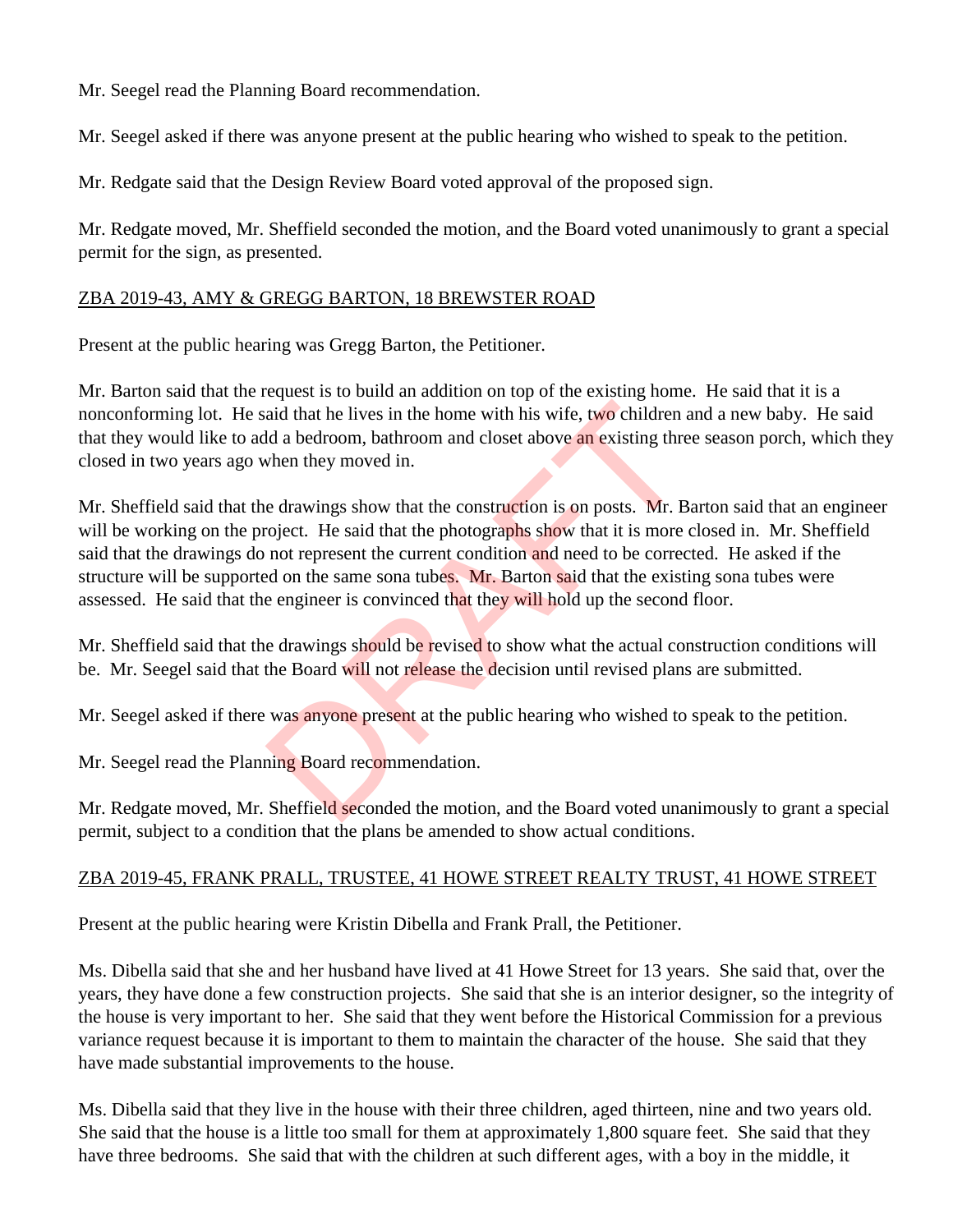would be hard to make them share rooms. She said that the request is to raise the roof approximately four feet and add dormers. She said that they do not have a basement and have no attic space over four feet. She said that the lot is nonconforming at under 10,000 square feet. She said that she spoke to the Building Department about adding by-right dormers but decided to go ahead with this plan so that they can have a look to the house that is appropriate for the neighborhood. She said that the existing average height is 26 feet and that will be increased to 29 feet 8 inches. She said that the height on the driveway side will be 32 feet 7 inches because of the sloping topography. She said that a special permit was granted for a house at 68 Crest Road with a similar roof height. She said that the request is to raise the roof and add some dormers.

Mr. Seegel said that he was troubled with the request. He said that there are a number of nonconformities, including the house at the rear. Ms. Dibella said that the house at the rear is grandfathered and has been rented for more than 100 years. She said that two years ago a complaint was filed in the Building Department regarding that use. She said that got documentation from the Historical Commission showing a census that shows the grandfathered use.

Mr. Seegel said that the lot is undersized, the front yard setback is only 18.9 feet, the left side yard setback is 15.2 feet, and the right side yard setback is 14.8 feet. He said that the Board has been generous over the years by granting permits but the addition of another floor, which would add another nonconformity, is not reasonable. He said that a lot of the neighbors are not happy with the plan. He said that there are two homes that would be very much adversely affected by adding another floor. He said that the windows would look down on the neighbors' bedroom windows. He said that what is proposed would be substantially more detrimental to this neighborhood. ot is undersized, the front yard setback is only 18.9 feet,<br>de yard setback is 14.8 feet. He said that the Board has b<br>s but the addition of another floor, which would add anot<br>a lot of the neighbors are not happy with the

Ms. Dibella said that she was not approached by any of the neighbors. She said that she has letters of support from three neighbors and the abutter next door is present at the public hearing. She said that she has tried to do things tastefully and not overbuild. She said that the house is 1,800 square feet and is significantly smaller than other houses in the neighborhood. She said that Mr. Prall's family has owned the house for 100 years.

Mr. Redgate said that there is a large shed that is not shown on the plot plan. Ms. Dibella said that the shed is 10 feet by 10 feet and she did not realize that it had to be shown on the plan since it did not require a permit. She said that the other small structure is a kids tree house.

Ms. Dibella said that the addition will just be over the main portion of the house, not over the farmers porch.

Mr. Sheffield discussed letters that were submitted to the Board. He said that one of the letters discussed a structure that might overhang the property line. Mr. Redgate said that a photograph that was sent to the Board shows the shed being rectangular. Mr. Prall said that the shed that is close to the neighbor's property is 8 feet by 12 feet. Ms. Dibella said that it is approximately eight feet from the fence.

Mr. Seegel said that letter from an abutter discusses taking away their privacy and contractors going onto their property during the prior construction project. The neighbor said that there is no place for contractors park around there. Ms. Dibella said that she is open to working with the neighbors.

Mr. Seegel asked if there was anyone present at the public hearing who wished to speak to the petition.

Alison Lucas, 28 Howe Street, said that she lives across the street. She said that according the elevation plans that were submitted, there will be four dormers, or technically a fourth structure that does not have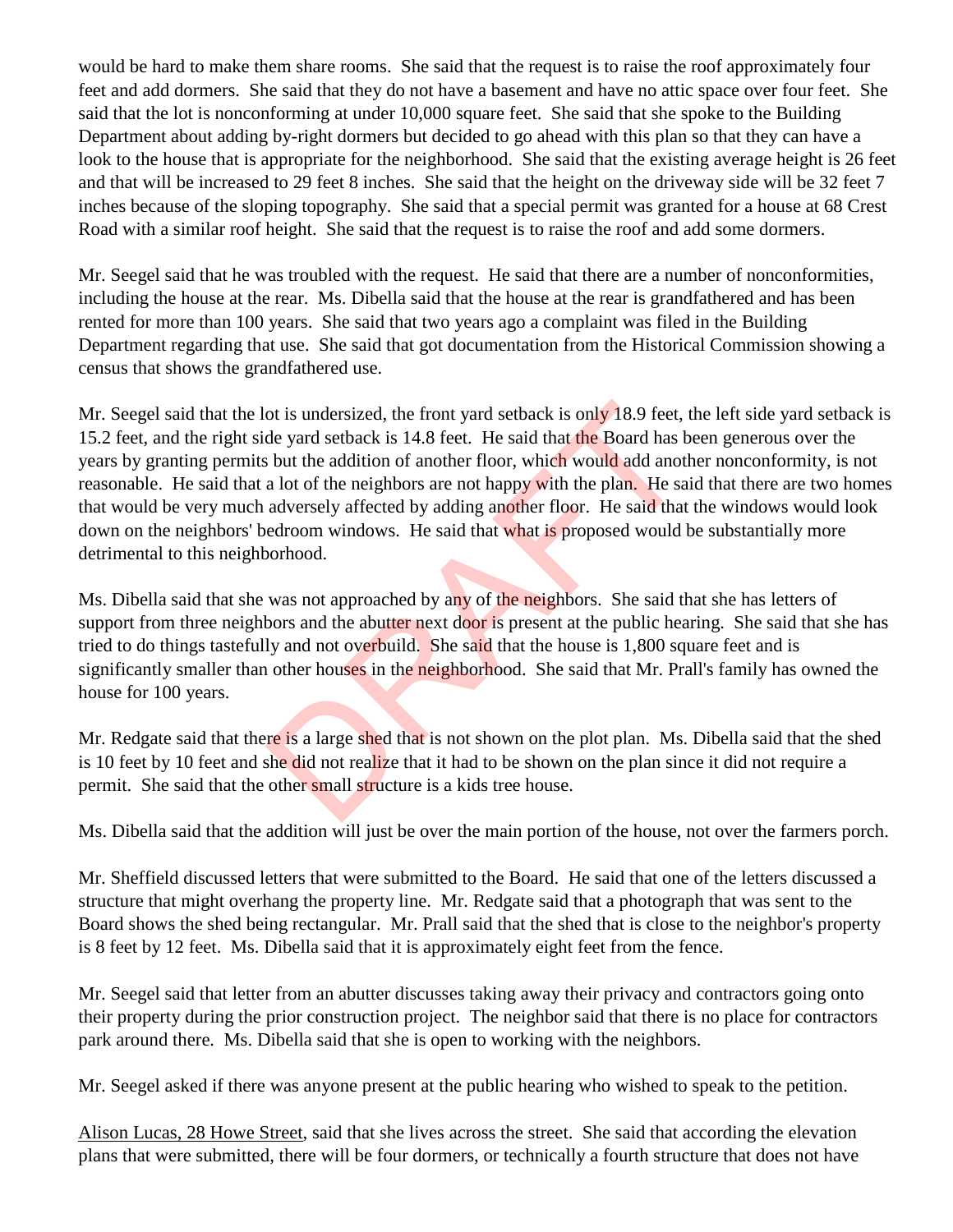windows because it meets another sidewall of a dormer. She said that there are four windows in the dormer and another window in the gable. She said that the dormer begins at the peak of the roof line rather than being set in. She said that there appears to be a two to three foot setback from the sidewall of the dormer on the left. She said that there is another dormer shown on the right side elevation at the peak of the ridge line with two more windows with not much of a setback from the sidewall. She said that the roof is almost flat on the left elevation. She said that the neighborhood has a lot of traditional houses with peaked roofs. She said that if there is a dormer, it is peak and encloses a window, unlike the proposed expanded roof approach with minimal setbacks on both sides. She said that 17 new windows are proposed. She said that the house is already on a high grade. She said that there are Air BNB renters who watch them eat their breakfast if they eat outside. She said that the idea of having an additional level above will loom over the neighborhood and will block sun and light. She said that it will create a horrible feeling of surveillance for her in her own yard. She said that going two more floors from the main level is outrageous.

Mary Roberts, 21 Howe Street, said that she lives two doors down from 41 Howe Street. She said that she has lived there for 25 years. She discussed intensity of use of the property. She said that many of the neighbors supported the two prior projects that came before the Board. She said that this proposal will exacerbate the intensity of use on the property. She said that over the past few years, there have been frequent short term renters on property and not sufficient parking accommodate the vehicles. She said that adding three new bedrooms and a bathroom will increase the ability to have more short term renters with more vehicles. two prior projects that came before the Board. She said to the property. She said that over the past few yes son property and not sufficient parking accommodate the said and a bathroom will increase the ability to have mor

Gardner Morse, 24 Howe Street, said that he and his wife live three houses down from 41 Howe Street. He said that he is concerned about this project. He said that he looked at the plans and found them to be hard to decipher. He said that it looks like there will be a full third floor that will dominate the street and be out of character with many of the houses on the street, many of which were built in the 1870's and early 1900's.

Joel Bloom, 20 Howe Street, read a letter from abutters, Catherine Riley and Barbara Werner, 26 Howe Street.

Mr. Seegel said that the Riley/Werner letter was submitted to the Board. He said that the Board also received letters from Suzan Kelley, 23 Howe Street and Meg and Steve Cacciola, 45 Howe Street.

Mr. Bloom said that he has been a resident of 20 Howe Street for 45 years. He said that he agrees with the neighbors who are opposed to this project. He said that the Board has been generous in the past to allow additions to this home, which is on a very small lot. He said that this is the third attempt to increase the size of the house which is on a hilly, curvy, narrow, and dangerous road. He said that the house is rented frequently in its entirety. He said that several businesses are carried on there that create a good amount of traffic. He said that delivery of large oversized packages is a regular occurrence. He asked that the Board deny the permit because it significantly adversely affects the neighborhood. He said that it will be an exponential increase of the building and its use.

Edward Kelley, 23 Howe Street, said that he lives directly to the right of 41 Howe Street. He said that there have been several projects in the neighborhood going on. He said that everything that the Petitioners have done has enhanced the neighbors' property values. He said that the Petitioner's house is shorter than others I the neighborhood. He said that four feet will not make it the tallest. He said that he is in favor of the request.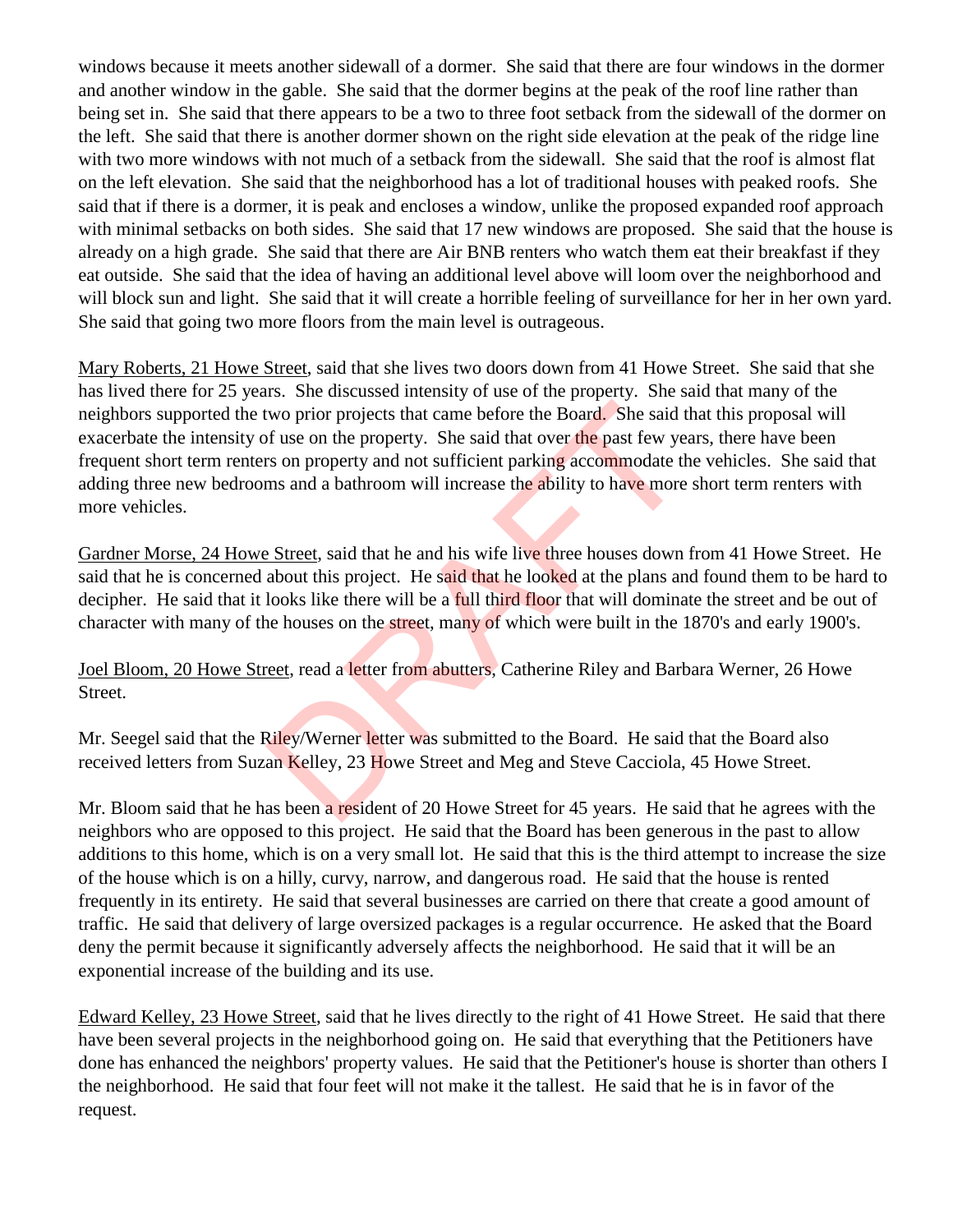Ms. Dibella said that they do Air BNB their house. She said that there is a need for people to rent while they are doing renovations. She said that the majority of their renters live in Wellesley. She said that they typically rent their house during vacations when the kids can be away from school. She said that she is willing to compromise on the plans.

Mr. Seegel said that he did not think that the proposed project is appropriate. He said that the plans do not make sense.

Mr. Seegel read the Planning Board recommendation.

The Board discussed allowing the petition to be withdrawn without prejudice.

Mr. Sheffield moved, Mr. Redgate seconded the motion, and the Board voted unanimously to allow the petition to be withdrawn without prejudice.

## ZBA 2019-46, WILLIAM & JENNA DICKSON, 47 AVON ROAD

Present at the public hearing were William and Jenna Dickson, the Petitioner, and Nick Paollucci, Architect.

Mr. Dickson said that the house is on an existing nonconforming lot with nonconforming front and side yard setbacks. He said that they bought the home just after Christmas. He said that their hope has always been to expand it from a two bedroom, one bathroom home of 1,038 square feet to a three bedroom, two bathroom home. He said that the plan is to rebuild the second floor on the same footprint. He said that, in speaking with the neighbors and the Architect, and trying to maintain the character of the structure, they came up with a plan that contemplates completely rebuilding the second floor of the home, making it a full second floor while maintaining the same roof height. M & JENNA DICKSON, 47 AVON ROAD<br>
ing were William and Jenna Dickson, the Petitioner, and<br>
thouse is on an existing nonconforming lot with nonconf<br>
ey bought the home just after Christmas. He said that the<br>
room, one bathro

Mr. Seegel said that the Board received letters of support from the Santoshes, Gordons, Kamms and Herzogs.

Mr. Redgate confirmed that there will be no increase of the nonconformities. Mr. Dickson said that they will completely maintain the existing footprint and just adding space on the second floor.

Mr. Sheffield said that it is a nice set of plans. He said that there is an extra line on the front elevation shown on Sheet 4. He said that the roof curves rather than have a sharp break. He said that since the current recessed doorway gives some cover at the entrance, by pushing it out and having a lobby, they will no longer have a cover. He said that there is an opportunity to extend the roofline over the door to provide weather coverage. Mr. Dickson said that they will consider making that change.

Mr. Seegel asked if there was anyone present at the public hearing who wished to speak to the petition.

Mr. Sheffield moved, Mr. Redgate seconded the motion, and the Board voted unanimously to approve a special permit for the proposed construction, as presented.

## ZBA 2019-47, UNIVERSALIST SOCIETY OF WELLESLEY, 309 WASHINGTON STREET

Present at the public hearing was Karen Mariscal, Board Member, Unitarian Society of Wellesley, the Petitioner.